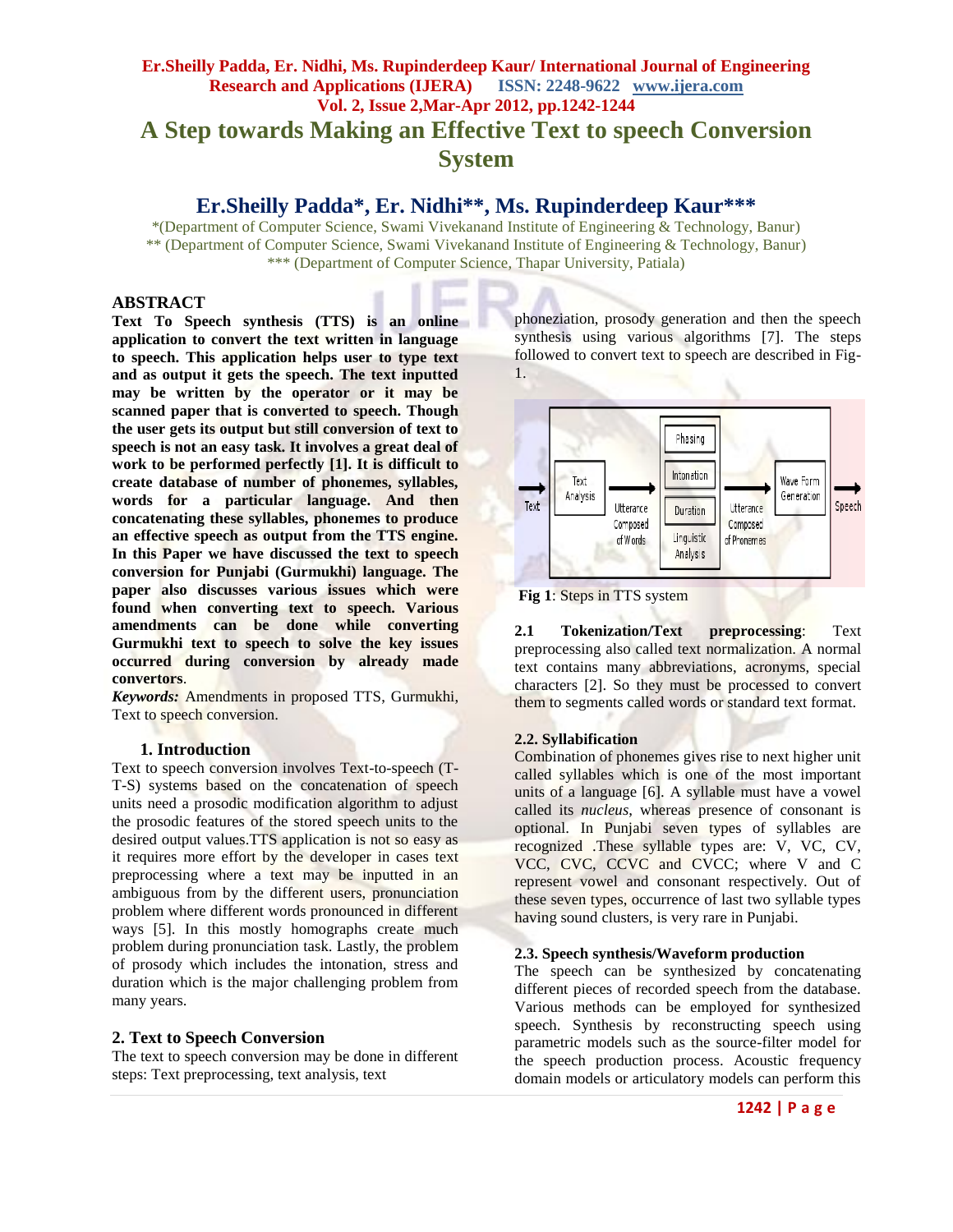## **Er.Sheilly Padda, Er. Nidhi, Ms. Rupinderdeep Kaur/ International Journal of Engineering Research and Applications (IJERA) ISSN: 2248-9622 www.ijera.com Vol. 2, Issue 2,Mar-Apr 2012, pp.1242-1244**

process. Speech can be synthesizes using rule based, concatenation methods [4]. During speech synthesizes various parameters must be considered for the speech like frequency, pitch, stress, intonation, noise levels. These parameters vary over time to create a wave of speech.

#### **3. Gurmukhi**

Gurmukhi derives its character set from old scripts of the Indian Sub-continent i.e. Landa (Script of North West), Sharda (script of Kashmir) and Takri (script of western Himalaya). It is a left-to-right syllabic script. A sentence illustrating Gurmukhi is given below:

## ਖਰਬਾਨ ਜਿਓਨ ਮਨਕਾ ਨਾਮ

 It has 38 consonants, 10 vowels characters, 9 vowel symbols, 2 symbols for nasal sounds and 1symbol that duplicates the sound of a consonant.

#### **3.1 Punjabi Phonemes**

Phonemes are the abstract units and their pronunciation depends upon contextual effects, speaker characteristics and emotions [3].

Punjabi phonemes can be classified as: segmental phonemes and supra-segmental phonemes. Punjabi

Language, like other Indian languages includes segmental phonemes, but not supra-segmental phonemes in its alphabet.

Segmental phonemes in Punjabi include twenty vowels and thirty eight consonants. Out of twenty vowels ten

are nonnasalized and

ten (ਇੰ, ਈ, ਏਂ, ਐਂ ਐ, ਆਂ, ਐਂ ਉੰ, ਊੰ, ਓਂ)<br>are

nasalized. And out of thirty eight consonants five  $(\overline{s}, \overline{\epsilon}, \overline{\epsilon}, \overline{\delta}, \overline{\theta})$  are nasalized and the remaining

consonants are non-nasalized.

Punjabi vowels can be classified based on: opening of mouth, position of tongue tip and rounding of the tongue, whereas Punjabi consonants can be classified based upon: place of co-articulation and manner of articulation. Supra-segmental phonemes include stress, nasality, juncture, tone and intonation.

## **3.2 Gurmukhi script**

Gurmukhi consists of vowels and consonants. The Gurmukhi consists of following vowels and vowel diacritics which are depicted in Fig-2.

| Y)               | ηг               |                  |        |                   | ਇ ਈ ਉ ਉ ਏ       |                  | $\eta$                                        | ਓ      | ηÌ               |  |
|------------------|------------------|------------------|--------|-------------------|-----------------|------------------|-----------------------------------------------|--------|------------------|--|
| â                | j.               |                  |        | U                 | j               | e.               | â                                             | Ů      | âU               |  |
| $[\hat{\theta}]$ | $[\mathfrak{a}]$ | $[1] \qquad [1]$ |        |                   | $[0] \quad [0]$ | $[\mathfrak{k}]$ | $[ \begin{smallmatrix} 2 \end{smallmatrix} ]$ | [0]    | $[\mathfrak{I}]$ |  |
| ₫                | ਕ੍ਰਾ             |                  |        |                   | विवीवुवुवे वै   |                  |                                               | वे     | वै               |  |
|                  | क्षै             | ਸਿਹਾਰੀ           | ਬਿਹਾਰੀ | र्षेत्र<br>प्रदेश |                 | ਦੁਲੈਕਟ ਲਾਞਾਂ     | ਦੁਲਾਵਾਂ                                       | ਹੋਂਵਾਂ | वैद्रग           |  |
|                  | kannå            | sihåri           | bihārī |                   |                 |                  | auńkar dulaińkar länväm dulänväm              | hörä   | kanaur           |  |
| kâ               | kā               | Kİ               | KÏ     | ku                | kü              | ke               | kai                                           | kO     | kau              |  |

**Fig-2:** Vowels and Vowel diacritics (Laga Matra)

The consonants defined for Gurmukhi language are 38 in number and are described with their representation in Fig-3

|    | ਊੜਾ (ūṛā)<br>u, ū, o        |    | ਐਡਾ (airā)<br>a, ā, ai, au     | Я  | ਈਡੀ (it)<br>i, ī, e                | ਸ | ਸੱਸਾ (sas'sā)<br>sa [ sə ]   | ิง | ਹਾਹਾ (hãhã)<br>ha [ hə ]  |
|----|-----------------------------|----|--------------------------------|----|------------------------------------|---|------------------------------|----|---------------------------|
| ਕ  | ਕੱਕਾ (kakkā)<br>ka [ kə ]   | ਖ  | ਖੱਖਾ (khakhkhā)<br>kha [ kʰə ] | ਗ  | गॅगा (gaggā)<br>ga [ gə ]          | ਘ | ਘੱਗਾ (ghaggã)<br>gha [ gə ]  | 5  | ৰ্ষক (nanna)<br>ńа ( ŋə ) |
| ਚ  | ਚੱਚਾ (caccã)<br>ca [ tʃə ]  | ළ  | ਛੱਛਾ (chachchã)<br>cha [tʰə ]  | ℸ  | सॅस' (jajjā)<br>ја [ ођа ]         | ਝ | इॅम' (jhajjā)<br>jha [ ʤə ]  | ਞ  | ਬੰਬਾ (ñaññā)<br>ñа [ рә ] |
| ट  | ਟੈਂਕਾ (ṭaiṅkā)<br>ta [ (ə ] | δ  | ਠੰਠਾ (ṭhaṭhṭhā)<br>tha [ † ə ] | ತ  | ਡੱਡਾ (ḍaḍḍā)<br>da [ də ]          | ਦ | ਢੰਡਾ (dhaddā)<br>dha [ d̥ə ] |    | ਣਾਣਾ (ņāņā)<br>ņa [ ηə ]  |
| उ  | ਤੱਤਾ (tattã)<br>ta [ tə ]   | ਥ  | ਥੱਥਾ (thaththā)<br>tha [ the ] | ਦ  | ਦੱਦਾ (daddā)<br>da [ də ]          | ਪ | ਧੱਦਾ (dhaddā)<br>dha [ də ]  | ᢙ  | ਨੱਨਾ (nannã)<br>na [ nə ] |
| ਪ  | ਪੱਪਾ (pappā)<br>pa [ pə ]   | ढ  | ਢੰਢਾ (phaphphã)<br>pha [ pʰə ] | m  | ਬੱਬਾ (babbā)<br>ba [ bə ]          | ತ | ਭੱਬਾ (bhabbā)<br>bha [ bə ]  | ਮ  | ਮੱਮਾ (mam'mā<br>ma [ mə ] |
| ਯ  | ਯੱਯਾ (yayyã)<br>ya [ jə ]   | d  | ਰਾਰਾ (rārā)<br>ra [ rə ]       | ਲ  | ਲੱਲਾ (Iallã)<br>la [ lə ]          | ਵ | ਵੱਵਾ (vavvã)<br>va [ we ]    |    | ੜਾੜਾ (ṛāṛā)<br>ra [ (ə ]  |
| ਸ਼ | ਸ਼ੱਸਾ (śaśśā)<br>śa [∫ə ]   | ਖ਼ | ਮੱਖਾ (khakhkhā)<br>kba [ χə ]  | ਗ਼ | ਗ਼ੱਗ਼ਾ (ġaġġā)<br>ġa [ γə ]        |   |                              |    |                           |
| ਜ਼ | सॅस' (zazzā)<br>za [ zə ]   |    | .डॅ.ड्रग (faffā)<br>fa [ fə ]  | ਲ਼ | ਲੱਲਾ ( <u>l</u> allã)<br> a [  ə ] |   |                              |    |                           |